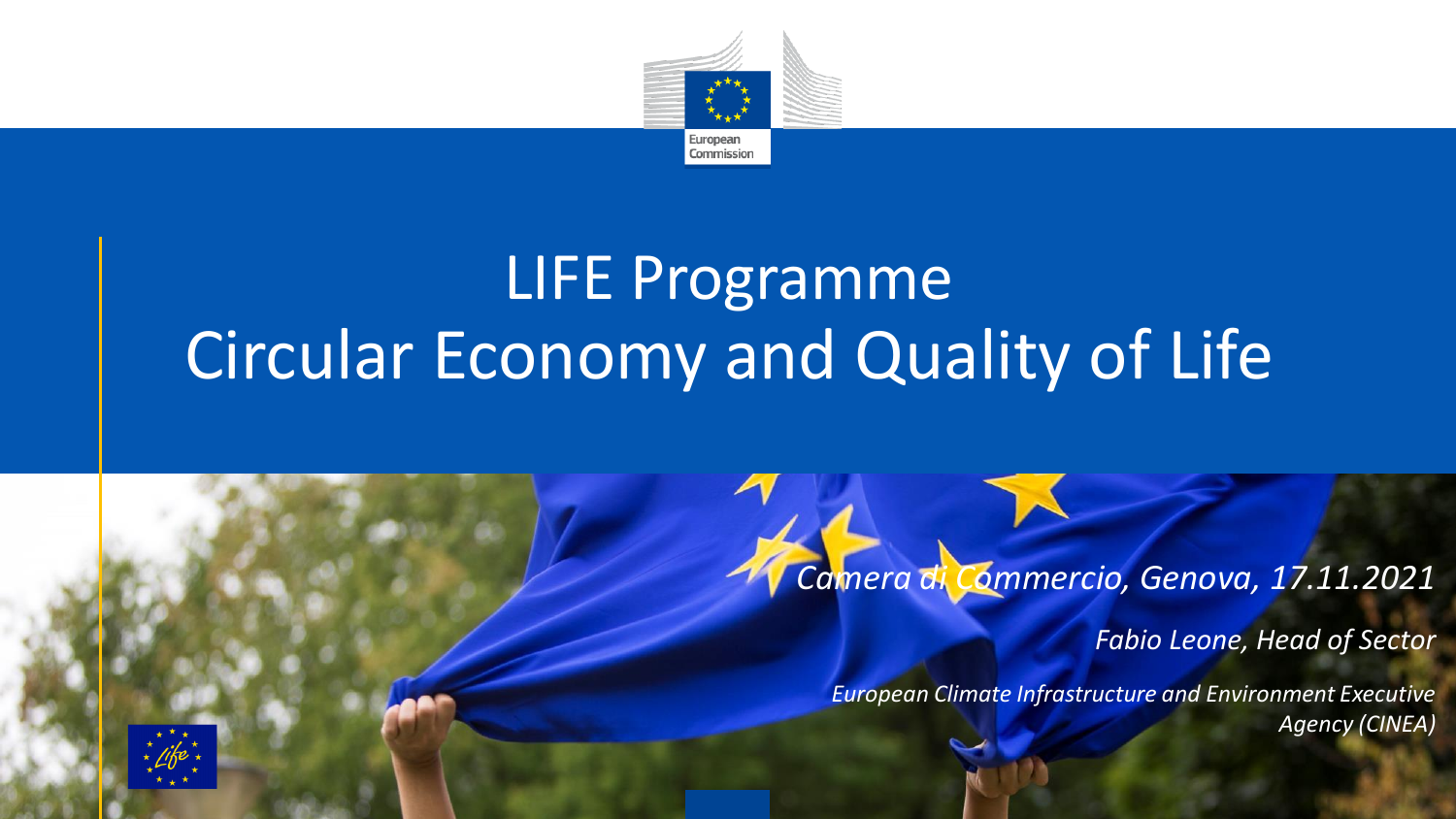## **Content**

- 1. CINEA Agency
- 2. The new LIFE intro
- 3. How LIFE has helped in the past
- 4. CE in the new LIFE
- 5. Priority topics



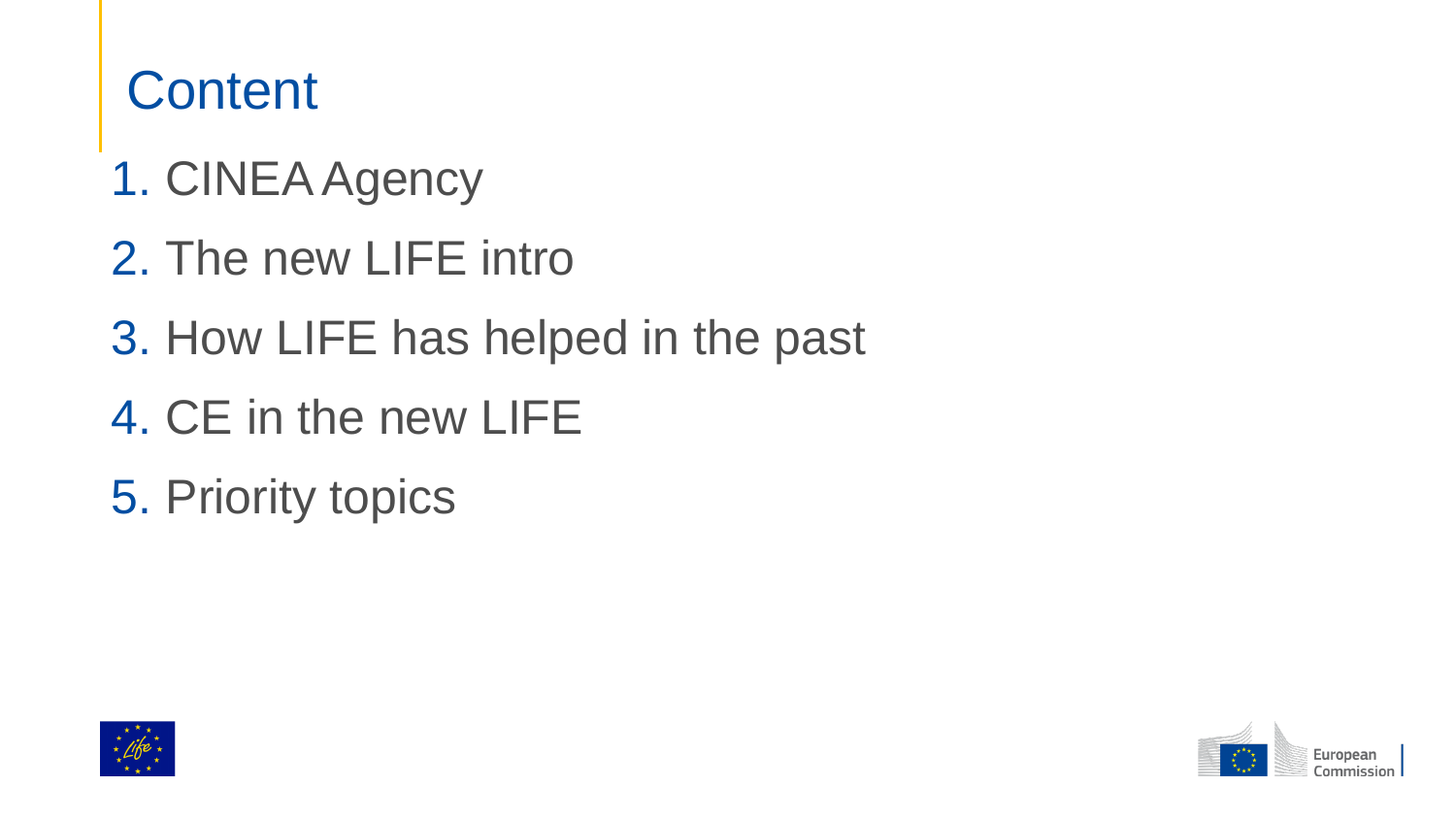### Welcome to CINEA

**EUROPEAN CLIMATE, INFRASTRUCTURE AND ENVIRONMENT EXECUTIVE AGENCY** 

- **CINEA**  the **Climate, Infrastructure and Environment Executive Agency** started its operations on 1 April 2021
- Combining programmes, legacies, projects and staff from two previous executive agencies - INEA and EASME
- Adding new 2021-2027 programmes



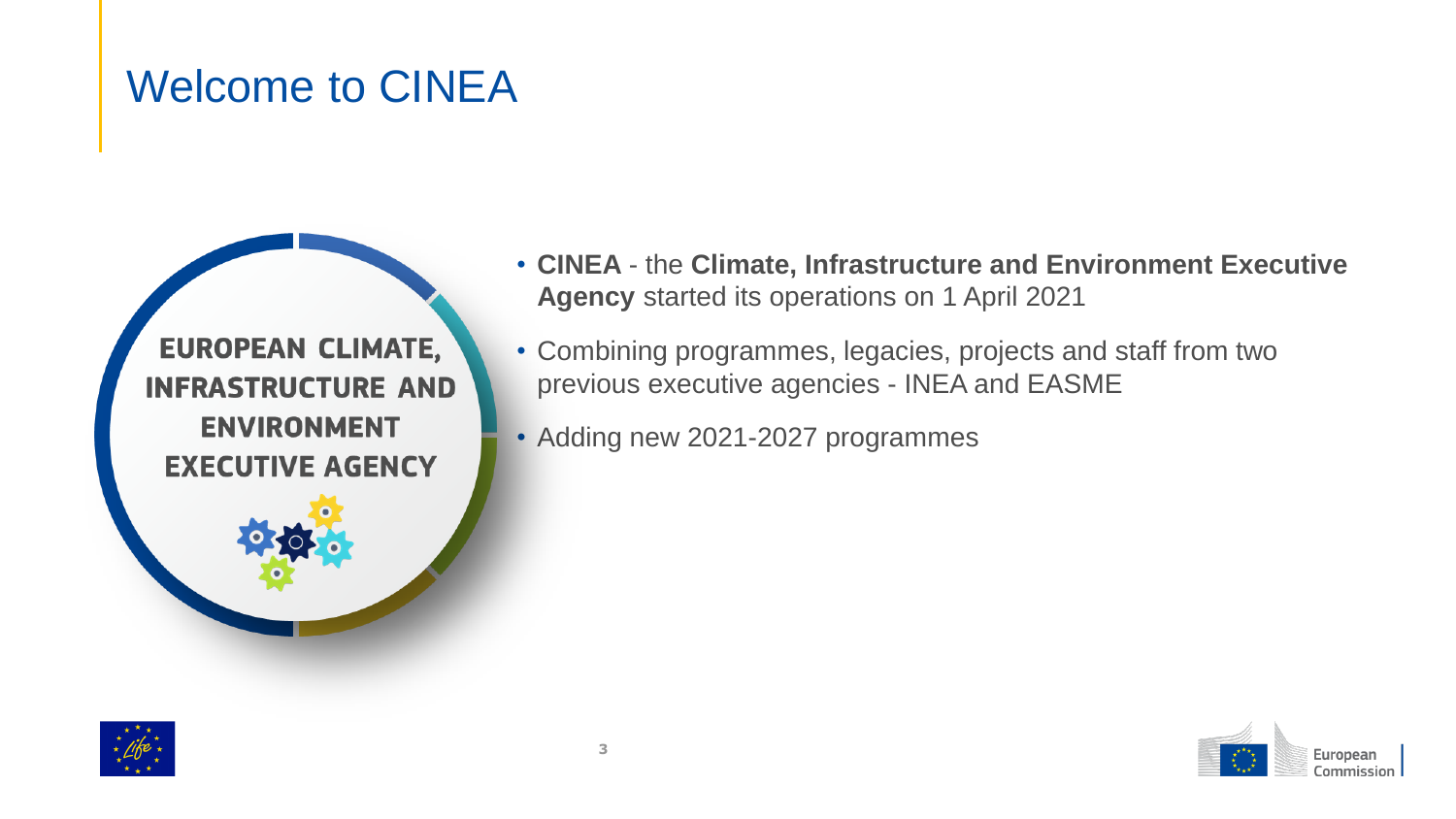### The Agency in a nutshell



**> 58 billion for the period 2021-2027**





**from 2800+ projects managed in October 2021 to > 4500 projects by 2027** 

- **Policy feedback** as an essential part of funding **activities**
- **Expertise** at the service of **beneficiaries** in managing the complete lifecycle of projects
- Exploitation of **synergies**  and dynamic ways to work **across programmes**



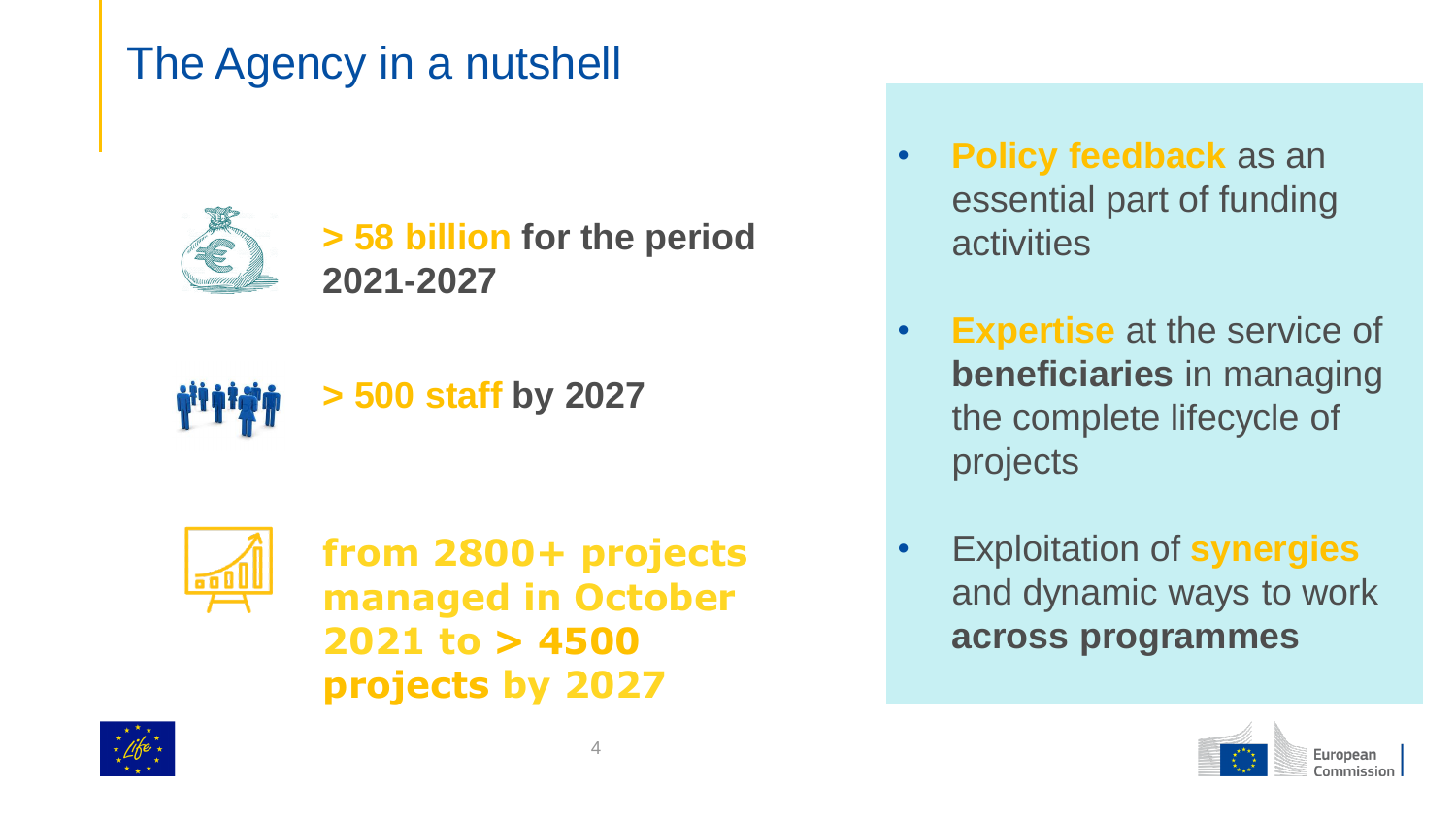

European Commission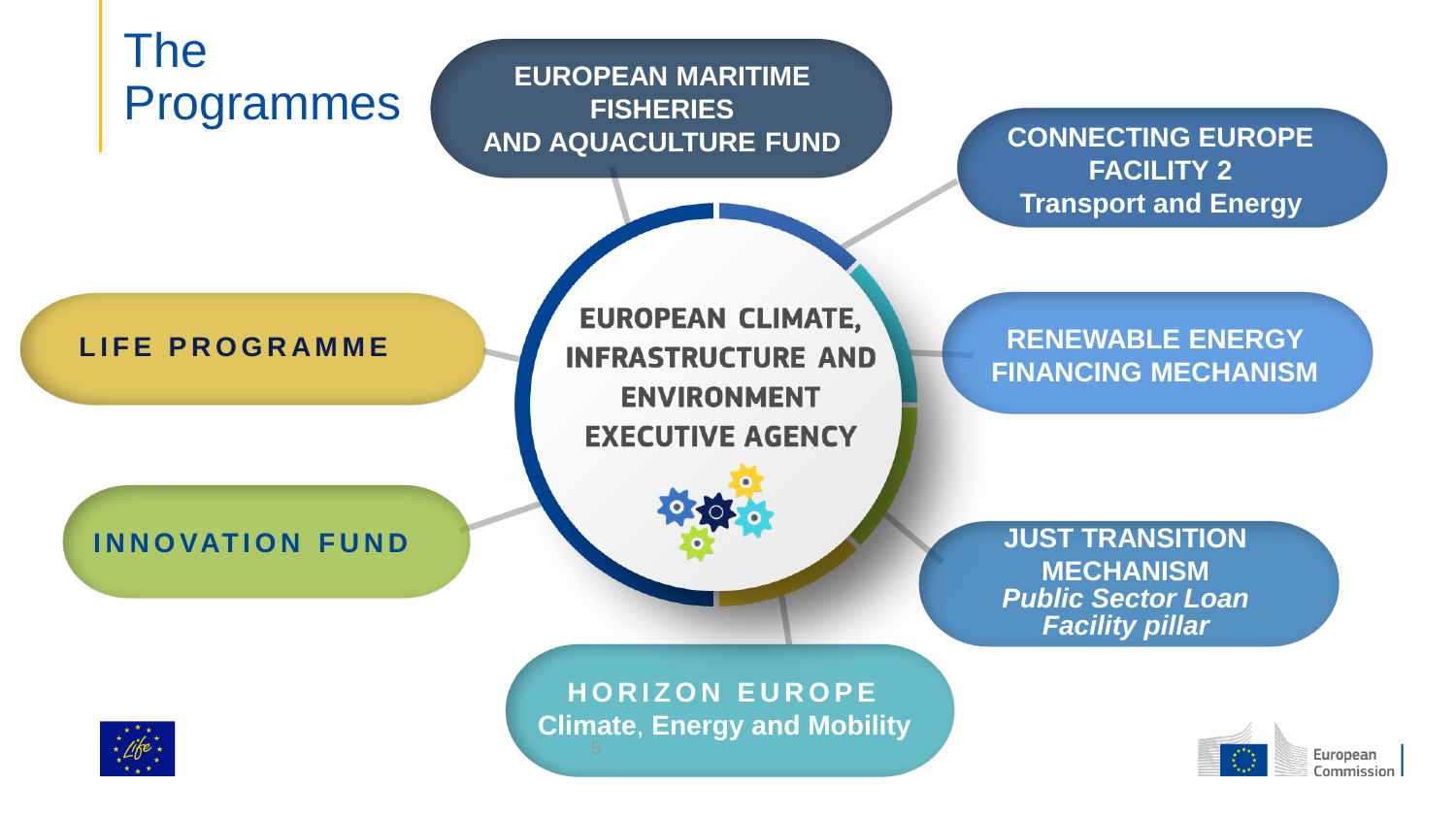### CINEA's European Commission parent DGs







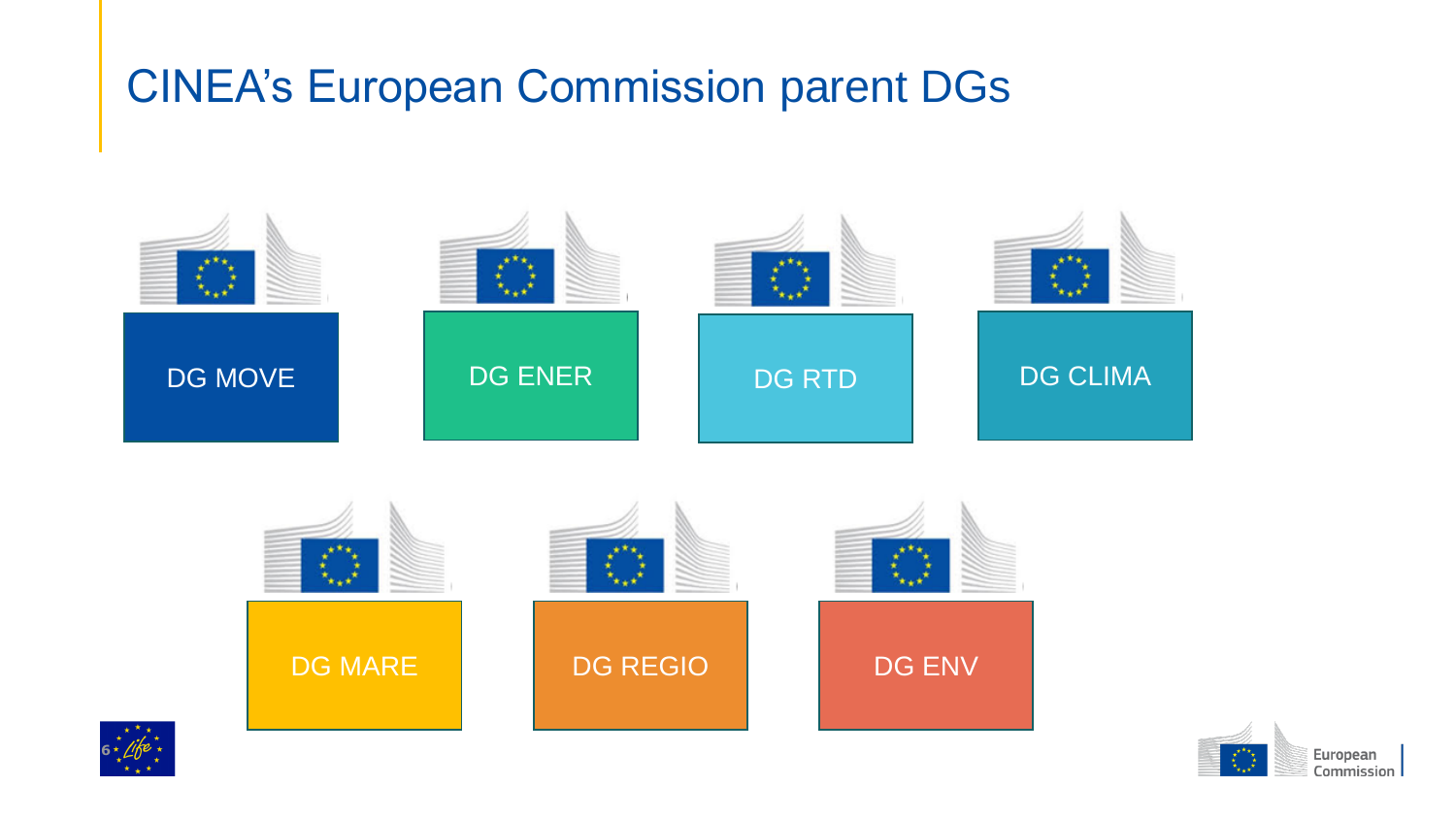

• The only EU programme dedicated exclusively to the environment, nature conservation and climate action.



- For the years 2021-2027, a budget of **5.43 billion €**.
- The multiannual work programme for 2021-2024 adopted in July 2021.

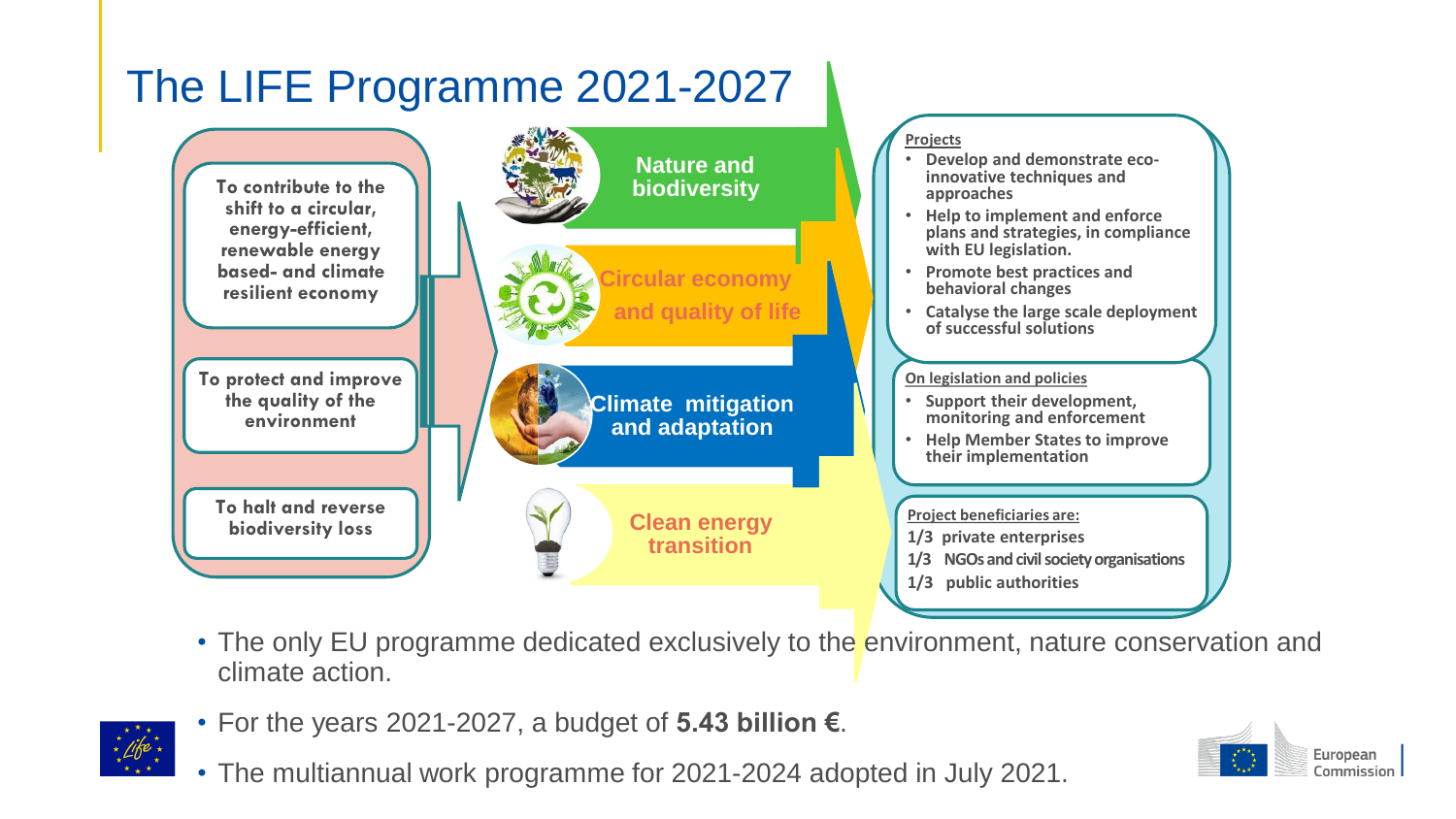## Sub-programme Circular Economy and Quality of life (CEQL)

Budget: **€1.35 billion**, 25% of the total LIFE budget.

**Contribution in the areas of:**

**circular economy, noise, air, chemicals, green and circular economy, industrial accidents, marine and coastal management, noise, soil, waste, water, and the urban environment.**

#### **Typical actions**

Support to public authorities and other stakeholders to implement EU environment legislation.

Support to technologies and solutions that are ready to be implemented in close-to-market conditions, at industrial or commercial scale, during the project duration.

Integrated projects beyond air, water, waste to other areas such as circular economy. Promote upscale and access to finance.

 $\begin{smallmatrix} \star^{\star\star}\star_{\star}\\ \star&\star\\ \star_{\star\star}^{\star} & \star \end{smallmatrix}$ 

European Commission

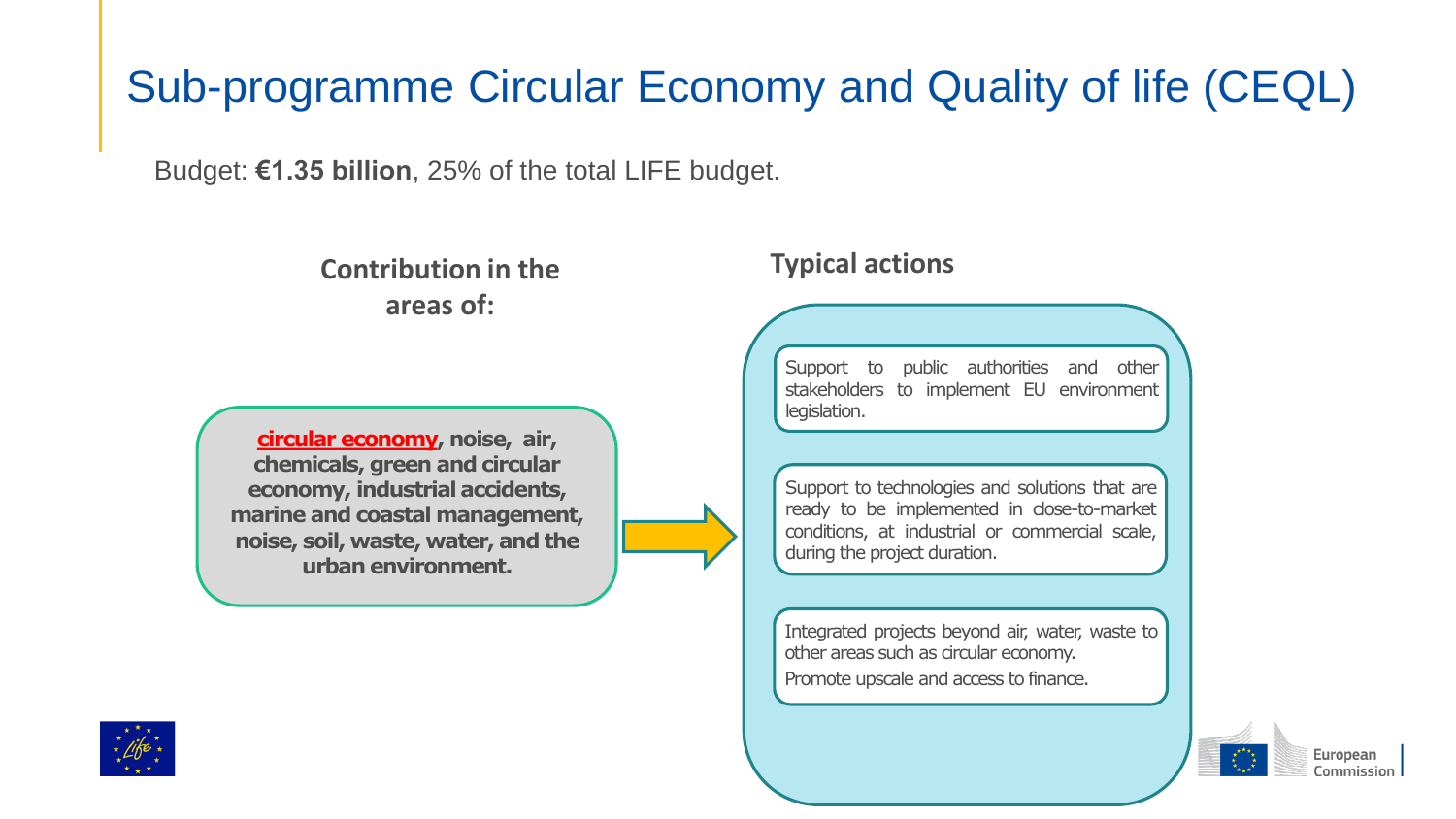## Types of activities funded under LIFE

#### **GRANTS**

• Action grants:

✓Standard action projects (SAPs)

- ✓Strategic Nature Projects (SNAPs)
- ✓Strategic Integrated Projects (SIPs)
- $\checkmark$  Technical Assistance (TA)
- $\checkmark$  Other actions (OA) including Coordination and Support Actions (CSAs)
- Operating grants

#### **OTHER FORMS OF FUNDING**

- Procurement
- Prizes
- Blending



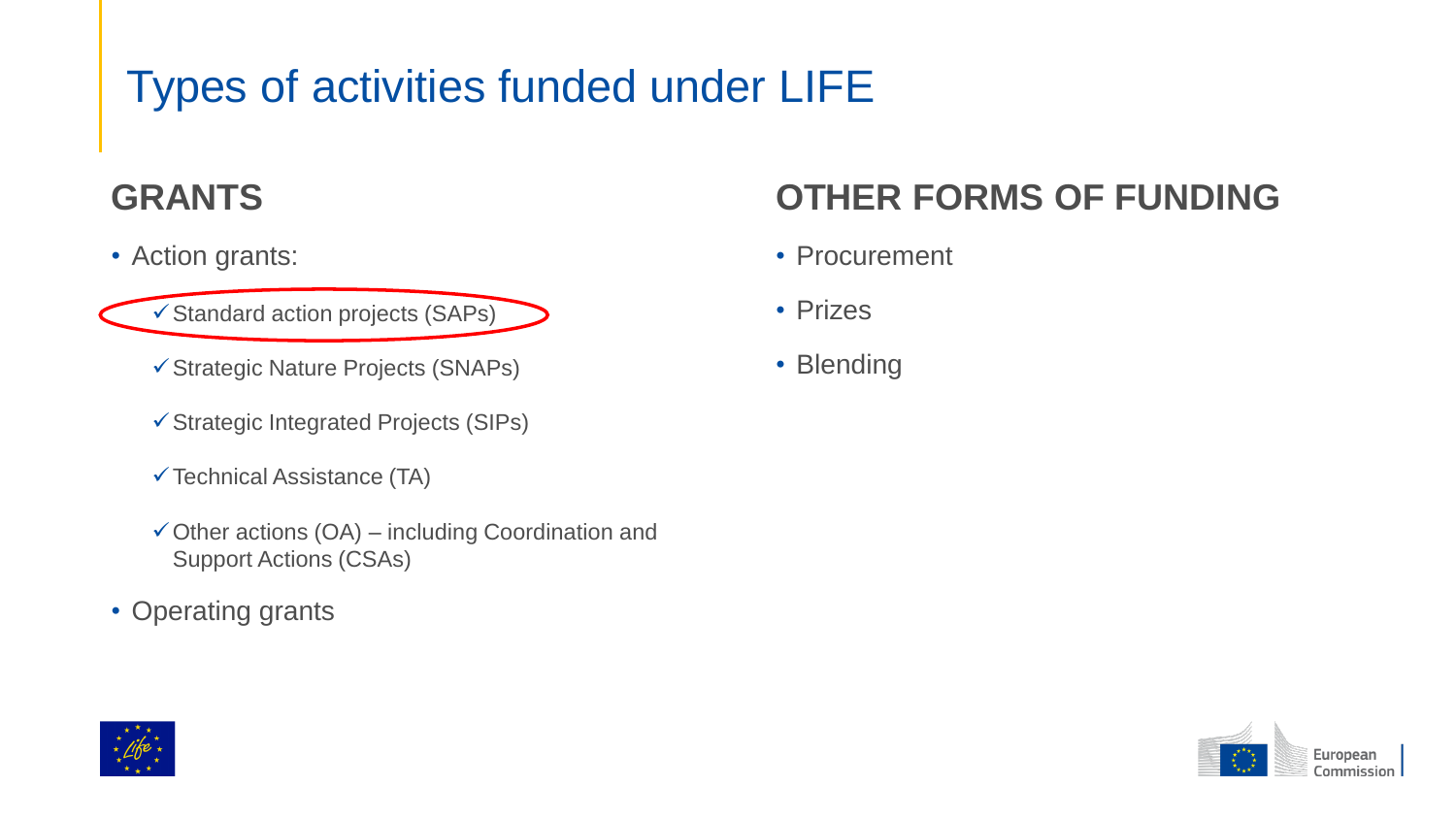### Standard action projects (SAPs) in the CEQL sub-programme

- 'SAP projects aim to:
	- ✓develop, demonstrate and promote innovative techniques, methods and approaches;
	- $\checkmark$  contribute to the knowledge base and to the application of best practices;
	- ✓support the development, implementation, monitoring and enforcement of the relevant Union legislation and policy, including by improving governance at all levels, in particular through enhancing capacities of public and private actors and the involvement of civil society;
	- $\checkmark$  catalyse the large-scale deployment of successful technical and policy related solutions for implementing the relevant Union legislation and policy by replicating results, integrating related objectives into other policies and into public and private sector practices, mobilising investment and improving access to finance
- **Co-financing rate of 60% maximum except**:
- Maximum 10 year duration
- Yearly Call for Proposals: 1<sup>st</sup> semester of each year.



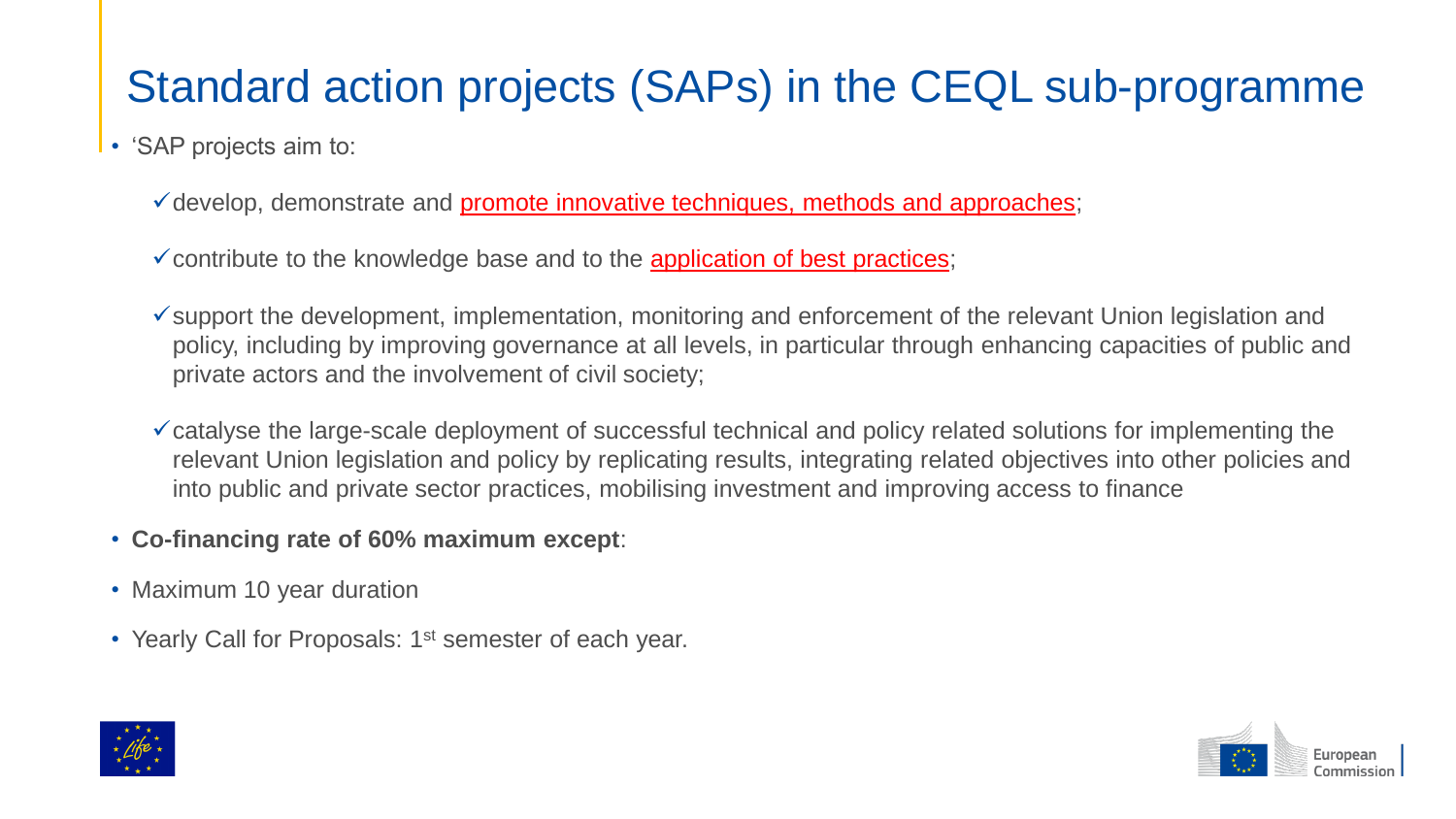### **LIFE Environment – CE and Waste Overview (2014-2020)**

- LIFE has been supporting circular economy-related projects **since 1992 with around 700 projects** on waste prevention and reduction, recycling and reuse.
- Under the 2014 2020 LIFE programming period, **over €945 million was invested into projects supporting circular economy** of which we contributed with more than €366 million in over 215 projects.





**LIFE circular economy projects by sector (2014-2020)**

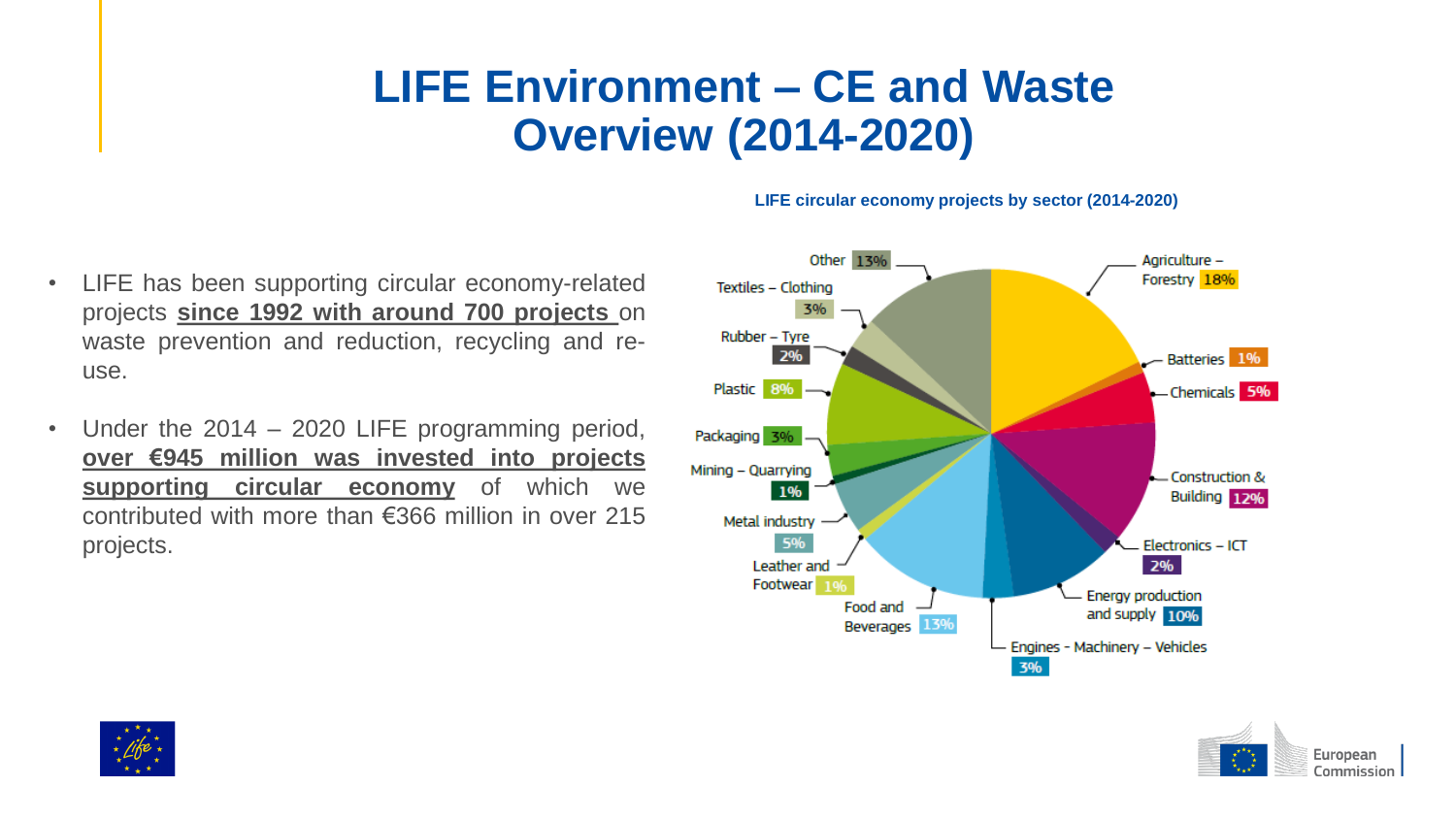## Priority topics in LIFE 2021-2024

- The priority topics:
	- **1. CIRCULAR ECONOMY AND WASTE**
	- **2. SOIL**
	- **3. AIR**
	- **4. NOISE**
	- **5. WATER**
	- **6. CHEMICALS**
	- **7. NEW EUROPEAN BAUHAUS**
	- **8. ENVIRONMENTAL GOVERNANCE**
- Assessed under Award criterion called 'Relevance'.



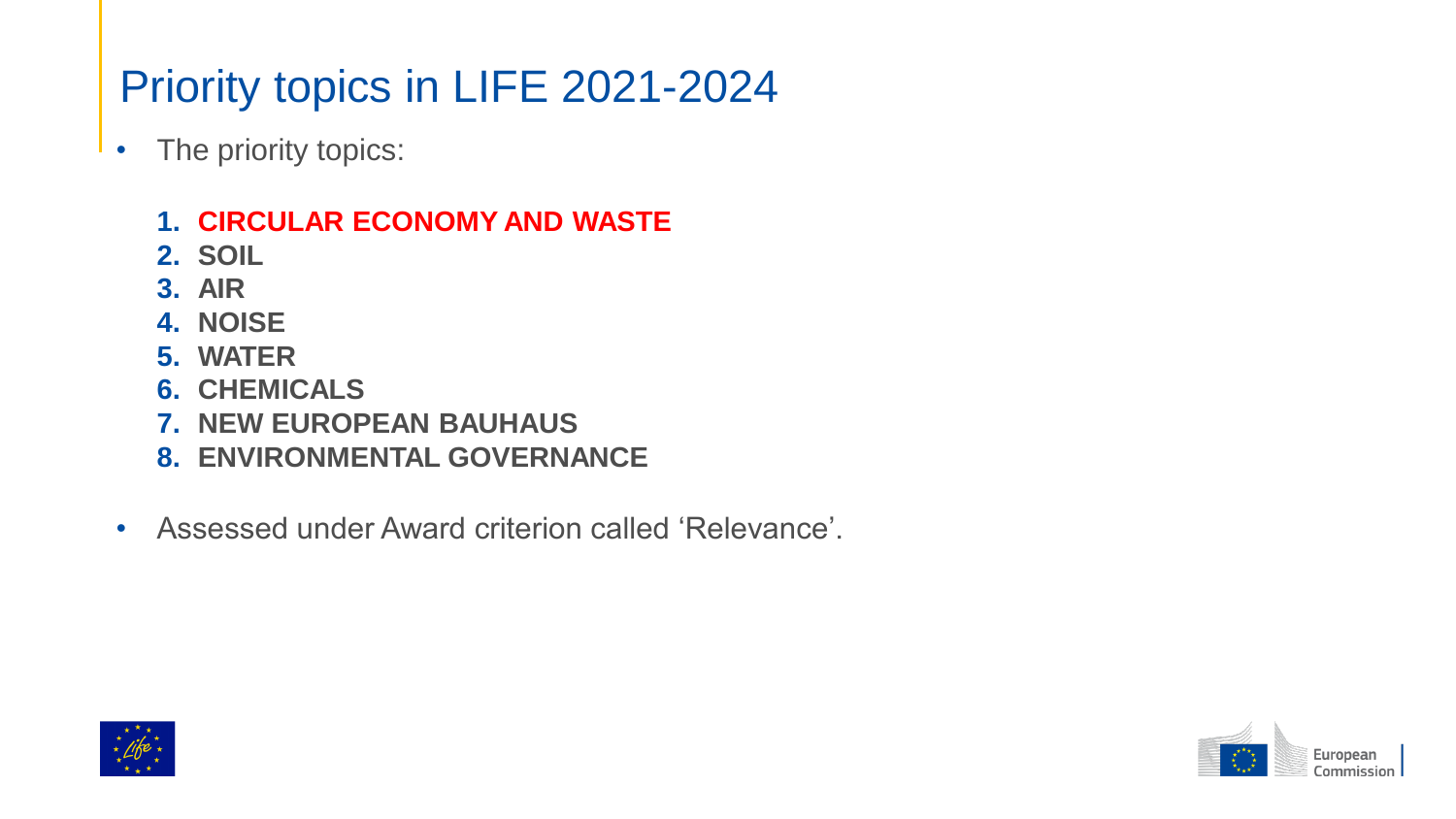### CIRCULAR ECONOMY AND WASTE

#### **Circular Economy and the Environment**

Implementation of business and consumption models or solutions to **support value chains, particularly the key product value chains set out in the new EU Action Plan for the Circular Economy**, aiming at reducing or preventing resource use and waste including one or more of the following:

• Implementation of **design for the environment solutions**, including circular design, to improve durability, reparability, reusability, upgradability, recycling and use of recycled content in new products;

These solutions shall aim at reducing impacts holistically by considering aspects such as: life cycle approach, wide uptake of labelling, green procurement and tracking of raw materials in components and products;

- **Solutions (post-design)** to support the implementation, transfer and/or uptake **of product durability, reuse and repair, including upgrading and remanufacturing**;
- Support to the implementation, transfer and/or uptake of one or more of the following:
	- **a) Product-as-a-service solutions** and other business models or technologies to optimise asset use,
	- **b) Industrial symbiosis and creation of circular value chains**, better tracking resources and matching surplus or by-product materials or recyclable waste across industrial sectors,
	- **c) Digital product passports**.

The models and/or solutions proposed should ideally consider the environmental performance of the whole value chain, but can equally focus on any specific stage of the value chain. Projects may include, as an element, the development of data to support value chain thinking. Particular attention should be given to the involvement and active participation of SMEs.



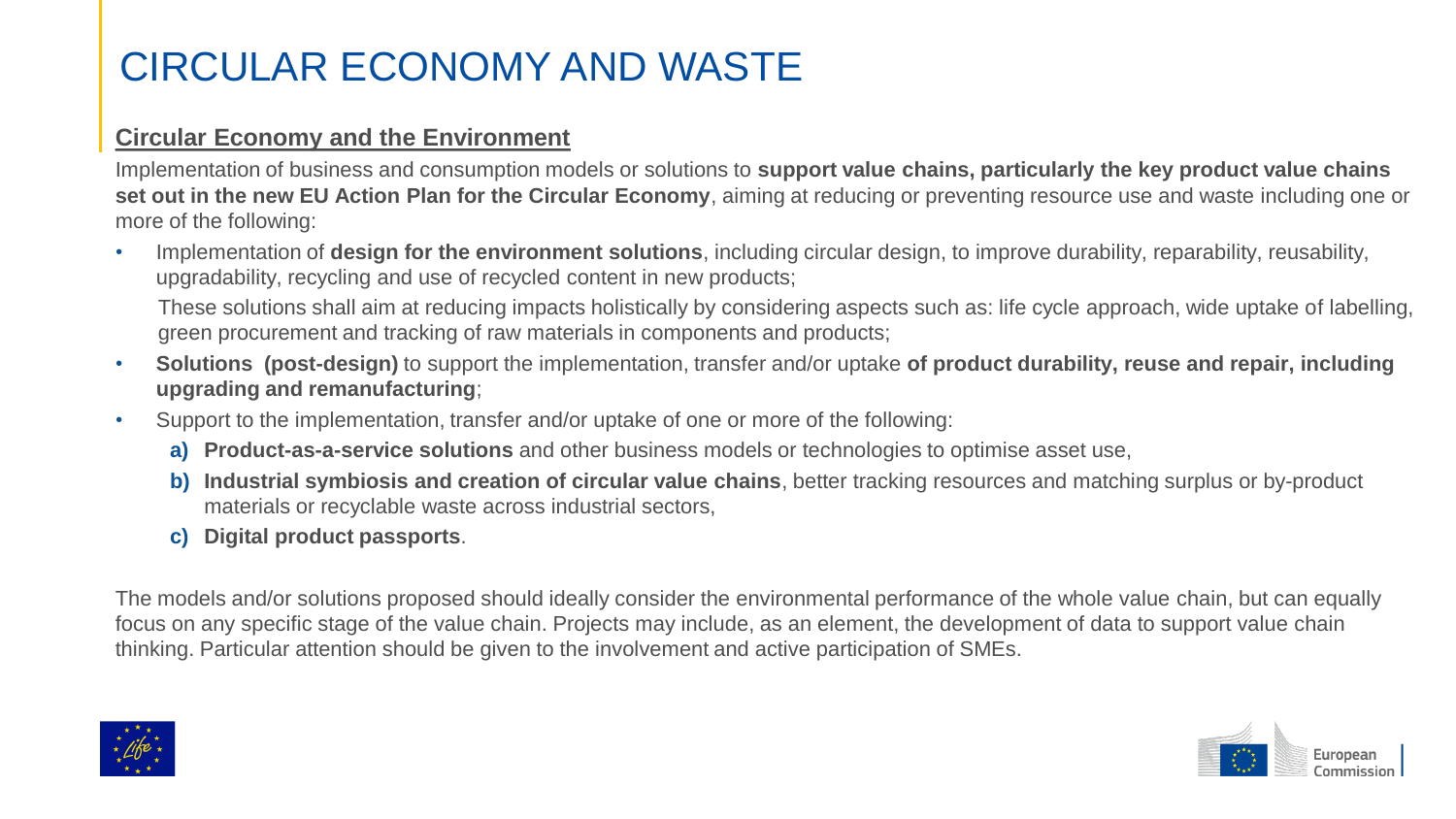### CIRCULAR ECONOMY AND WASTE

#### **Recovery of Resources from Waste**

- Implementation of **innovative** solutions to support value-added recycled materials, components or products for the following areas:
	- Separate collection and recycling of **waste electrical and electronic equipment (WEEE)** in particular but not limited to photovoltaic panels, smartphones, tablets and computers;
	- Separate collection and recycling of **batteries and accumulators**;
	- Dismantling, remanufacturing and recycling of **End of Life Vehicles (ELVs) and End-of-Life Ships**;
	- Selective separation and recycling of **construction works or buildings**;
	- Sorting and recycling of **plastics**;
	- Separate collection and recycling of **bio-waste**;
	- Separate collection and recycling of **textiles**;
	- Recycling of **composite and multilayer materials** in particular but not limited to carbon or glass fibres. Special attention should be given to face-masks used by the general public for COVID protection purposes, in such case also best practice solutions will be considered;
	- Recovering **critical raw materials** from waste
	- Sorting and recycling of **packaging**.
- Implementation of **innovative** solutions for the identification, tracking, separation, prevention and decontamination of **waste containing hazardous substances**, to enable value-added recycling of the treated waste and safe disposal of the hazardous substances or reducing the scale of the problem within the framework of the project. Special attention should be given to those substances considered as the most harmful for the environment and human health, also known as substances of concern.